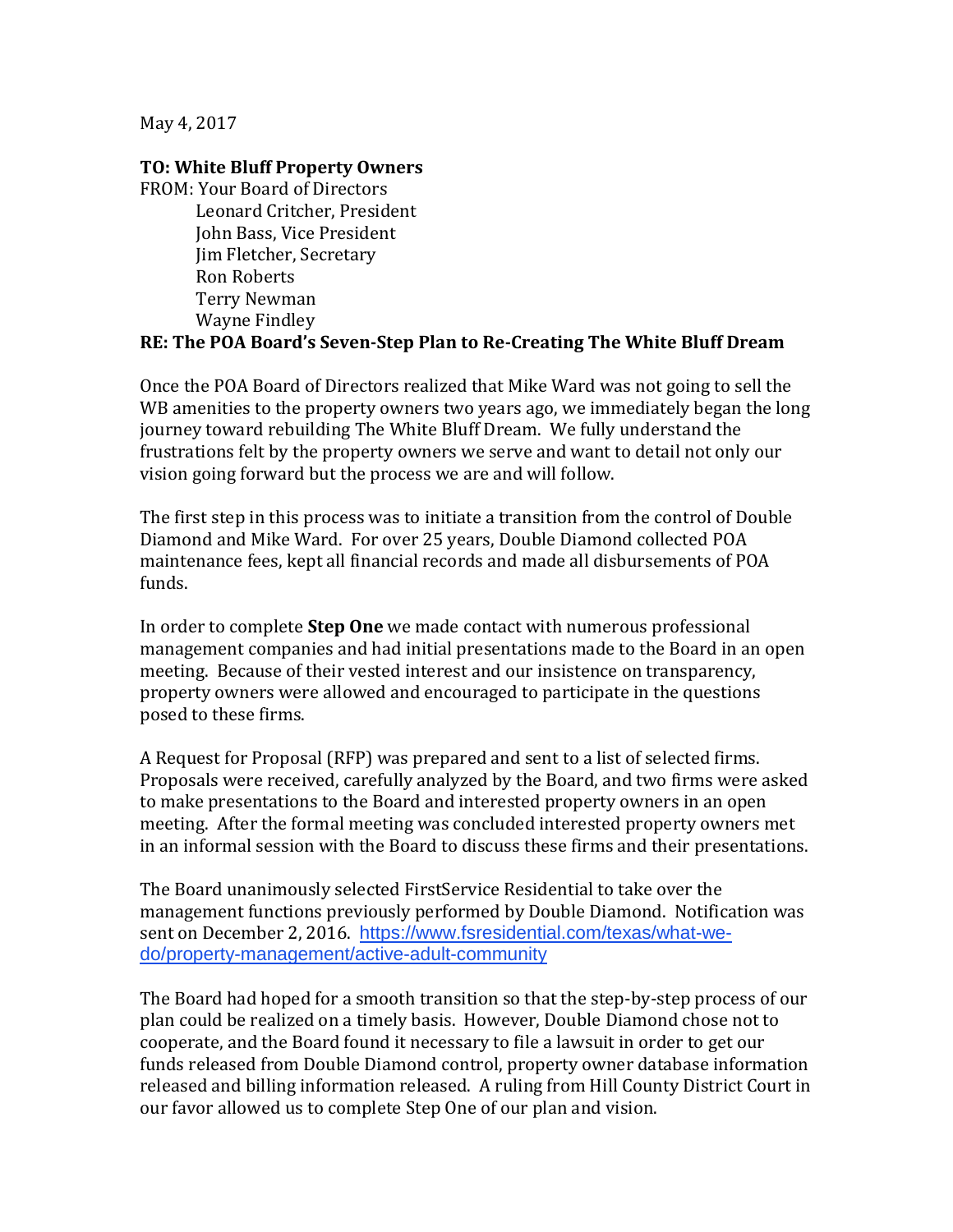**Step Two** in our plan has not been easy. Transitioning POA functions away from Double Diamond has been very challenging. Immediately upon being notified of the change in management companies, Double Diamond seized over \$1,150,000 of POA money, removing it from a POA account and depositing it into Double Diamond's coffers. This issue remains unresolved, but it did create yet another delay in the process of transitioning.

The completion of Step Two was further delayed because the billing information received from Double Diamond was wrought with inaccurate information. It literally took a village and an immense amount of volunteer hours to create a billing database so the long-delayed January billings could go out. We are so appreciative of the show of support that allowed us to finally complete Step Two in the plan. The transition is now complete, and we can move on to Step Three.

There are a number of workable and mutually beneficial mechanisms for the orderly transfer of Double Diamond amenities to the WBPOA**. Step Three** will be to implement the alternative, most beneficial mechanism for transfer for all parties concerned, Double Diamond, the POA, and most importantly our property owners. For our plan to fully realize the success we all wish for our community, Step Three must include POA control of all assets presently being considered in alternative renderings.

Once a workable agreement has been reached, we will move on to Step Four. There was a reason we hired FirstService Residential as they were an integral fit into the long-range plan. FSR has incredible expertise in not only golf courses but also all functions of hospitality. Our fulltime POA General Manager, Duane Dauphin, was selected because of his 26+ years of experience with Club Corp as a restaurant manager, country club manager and extensive IT functions among other positions. As we saw our vision unfolding, it was necessary to put the talent in place that could help us build back the Dream.

**Step Four** will entail a complete assessment of the properties under our control, determining the condition, developing a plan for complete refurbishing of all amenities, and implementing a complete re-vitalization of White Bluff on a definite time table. This step has begun for the 60 miles of roads in White Bluff through a contract that has already commenced with a civil engineering firm. FSR will guide us through this process as they have successful experiences in having done this in other residential communities during their 50-year tenure in property management. Your Board knew that we had to align ourselves with a management firm that created and restored instead of offering more of the same.

The planning process continues in Step Five, creating a vision for The White Bluff Dream. This will absolutely necessitate input from property owners. We plan on Town Hall Meetings, formation of specific committees to address specific aspects of